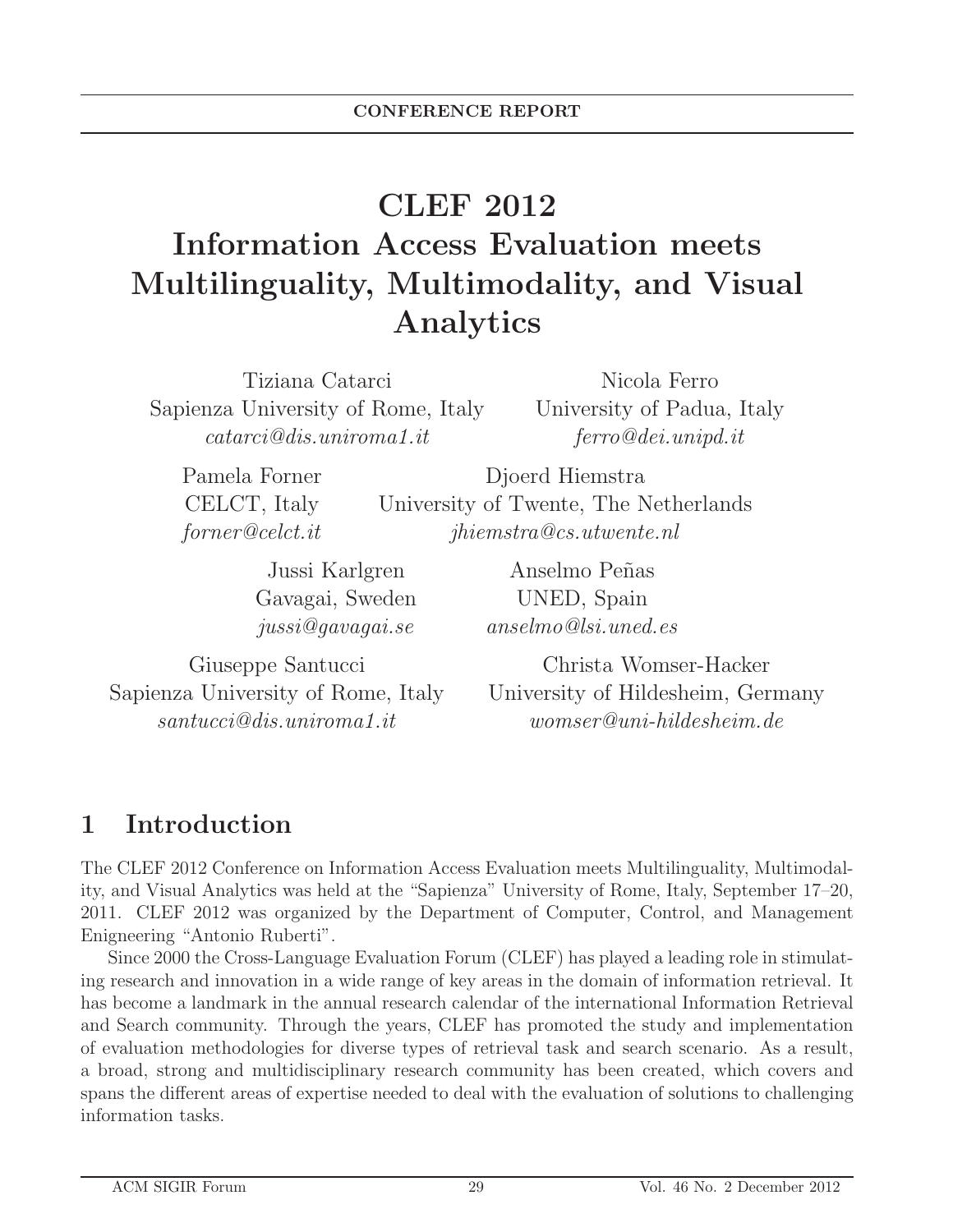Until 2010, the outcomes of experiments carried out under the CLEF umbrella were presented and discussed at annual workshops in conjunction with the European Conference for Digital Libraries. CLEF 2010 represented a radical departure from this "classic" CLEF format. While preserving CLEF's traditional core business and goals, namely benchmarking activities carried in various tracks, we complemented these activities with a peer-reviewed conference component aimed at advancing research in the evaluation of complex information systems for cross-language tasks and scenarios. CLEF 2010 was thus organised as an independent four-day event consisting of two main parts, a peer-reviewed conference followed by a series of laboratories and workshops.

CLEF 2012 continued to implement this new format, with keynotes, contributed papers and lab sessions, but we added a small number of refinements. As in CLEF 2011, we interleaved the conference presentations and the laboratories over a three and a half day period.

Overall, CLEF 2012 was attended by more than 190 people from different academic and industrial institutions; this is encouraging as the participation increased with respect to last year. Although the majority of participants came from Europe, we note more interest in CLEF from all around the world, above all from the United States with 24 participants, then Asia with 23 participants, Australia with 3 participants and Africa with 2 participants.

#### **2 CLEF 2012: The Conference**

The conference aimed at advancing research into multilingual and multimodal information access evaluation and deployment.

On the whole 33 papers were received. This number is a great improvement with respect to previous years: in 2011, 23 papers were submitted and almost the same number in 2010. On average, 4 papers were assigned to each reviewer, and each paper received 3 evaluation reports. In total, 17 papers (9 full, 5 short, and 3 posters) were finally accepted with an overall acceptance rate of 51.52%.

This year, the papers accepted for the conference included research on information access, evaluation initiatives, and methodologies and infrastructures.

Two keynote speakers highlighted important developments in the field of evaluation.

Peter Clark (Vulcan Inc., USA) argued for the importance of creating a deeper understanding of textual material, and ultimately more knowledgeable machines. In his talk "From Information Retrieval to Knowledgeable Machines", he claimed that our machines should not only search and retrieve information, but also have some "understanding" of the material that they are manipulating so that they can better meet the user's needs. He presented a case of innovation turned into a company product that allows users to not only read and browse a textbook, but also to ask questions and get reasoned or retrieved answers back, explore the material through semantic connections, and receive suggestions of useful questions to ask.

Tobias Schreck (University of Konstanz, Germany) showed current approaches, applications and challenges for the application of visual analytics in document repositories. In his talk "Visual Search and Analysis in Textual and Non-Textual Document Repositories – Approaches, Applications, and Research Challenge" he claimed that advances in visual-interactive data analysis can provide for effective visual interfaces for query formulation, navigation, and result exploration in complex information spaces. He discussed selected approaches for visual analysis in large textual and non-textual document collections. He argued that new visual-interactive approaches can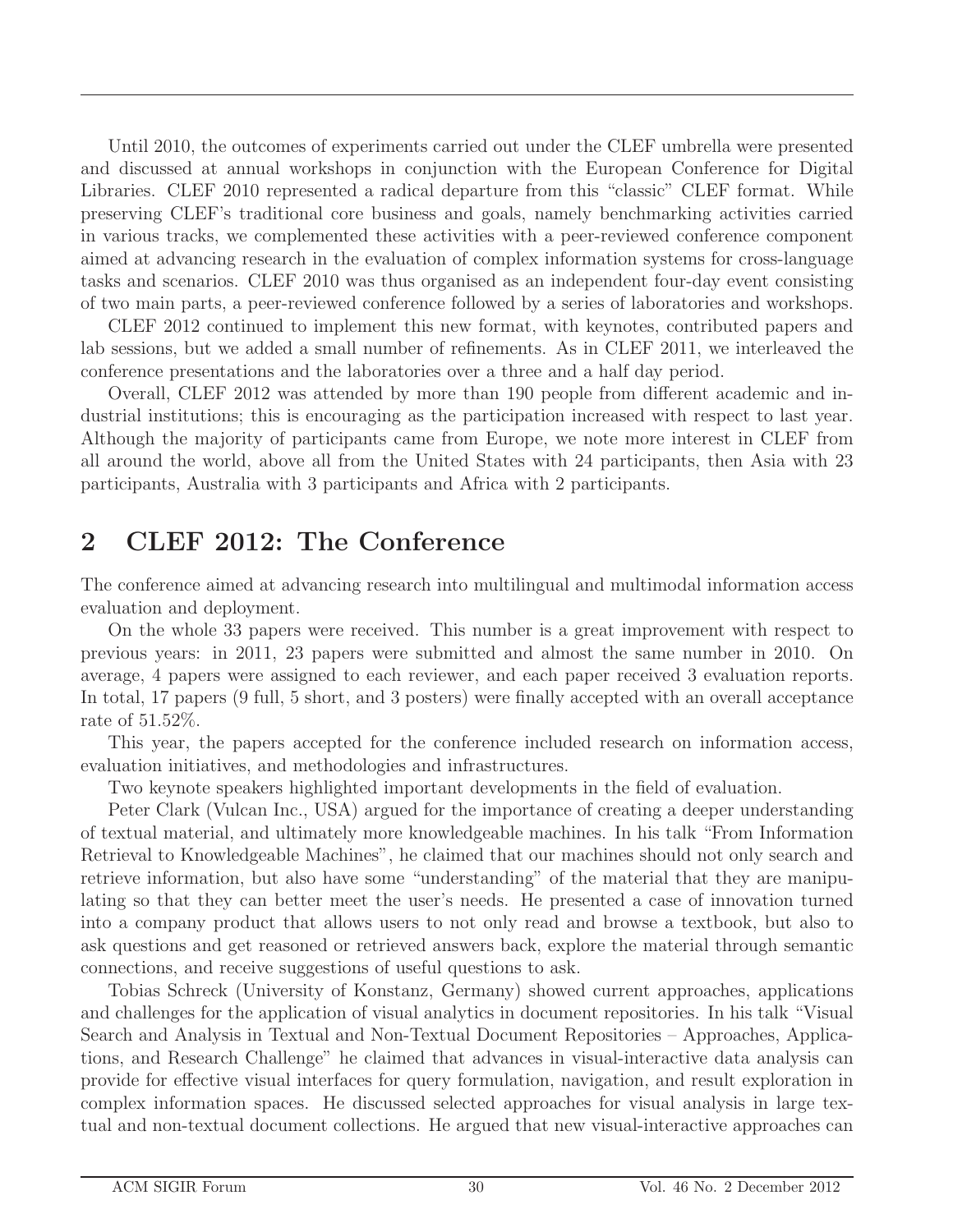provide for effective user access to large document corpora, including discovering of interesting relationships between data items, and understanding the space of similarity notions for a given document repository.

CLEF 2012 hosted two Community Sessions: (i) "Evaluation CLINIC" where people with evaluation retrieval problem were able to talk to evaluation experts and get methodological advice, new ideas, pointers to related problems, available solutions, and so on; (ii) "Other Evaluation Initiatives": the goal of the session was to present the current focal points and lessons learned in the other experimental evaluation settings around the world and to promote discussion with respect to what the future objectives in this field should be.

### **3 CLEF 2012: The Lab Sessions**

The CLEF Labs are a continuation of tracks from previous CLEF workshops. In 2010, CLEF went from being a workshop collocated with an existing conference to a conference in its own right. The CLEF Labs are an integral part of the conference and two different types of lab are offered: (1) benchmarking or "campaign-style" and (2) workshop-style. The benchmarking labs on the whole follow the traditional ("campaign-style") cycle of activities in a large- scale information retrieval evaluation experiment set-up. Workshop-style labs are offered as a way of exploring possible benchmarking activities and to provide a means to discuss information retrieval evaluation issues from different perspectives.

A call for lab proposals was distributed in October 2011 and a lab selection committee formed from leading IR researchers (see Acknowledgements). Lab proposals were requested to include a detailed description of the topics and goals of the lab, the target audience, potential opportunities for future versions of the lab, as well as details about the planning and organisation of the lab (e.g. suggested tasks, the data collections used in the lab, the background of lab organisers and steering committee members, etc.).

In previous years, lab workshops have resulted in a proposal for an evaluation lab for the following year. This was again the case this year: the CHiC lab workshop from 2011 submitted a proposal for an evaluation laboratory in 2012. This progression from a lab workshop to an evaluation lab is a development track the CLEF Lab Organisation Committee wishes to encourage to introduce the organisers of an evaluation campaign to discuss practicalities and the make-up of an evaluation task. However, we do not expect that lab workshops are limited to planning future campaigns: their scope may well be more abstract, more far-reaching or more specific.

Eight lab proposals were accepted for CLEF 2012: 7 benchmarking labs and 1 workshop. By August 2011, 96 research groups had submitted experimental results in a benchmarking activity and 107 participants registered to attend one of the lab sessions at CLEF.

The following benchmarking labs ran in CLEF 2011:

**CHiC Cultural Heritage in CLEF** is a pilot evaluation lab which aimed at moving towards a systematic and large-scale evaluation of cultural heritage digital libraries and information access systems. Data test collections and queries come from the cultural heritage domain (in 2012 data from Europeana) and tasks contained a mix of conventional system-oriented evaluation scenarios (e.g. ad-hoc retrieval and semantic enrichment) for comparison with other domains and a uniquely customized scenario for the CH domain, i.e., a variability task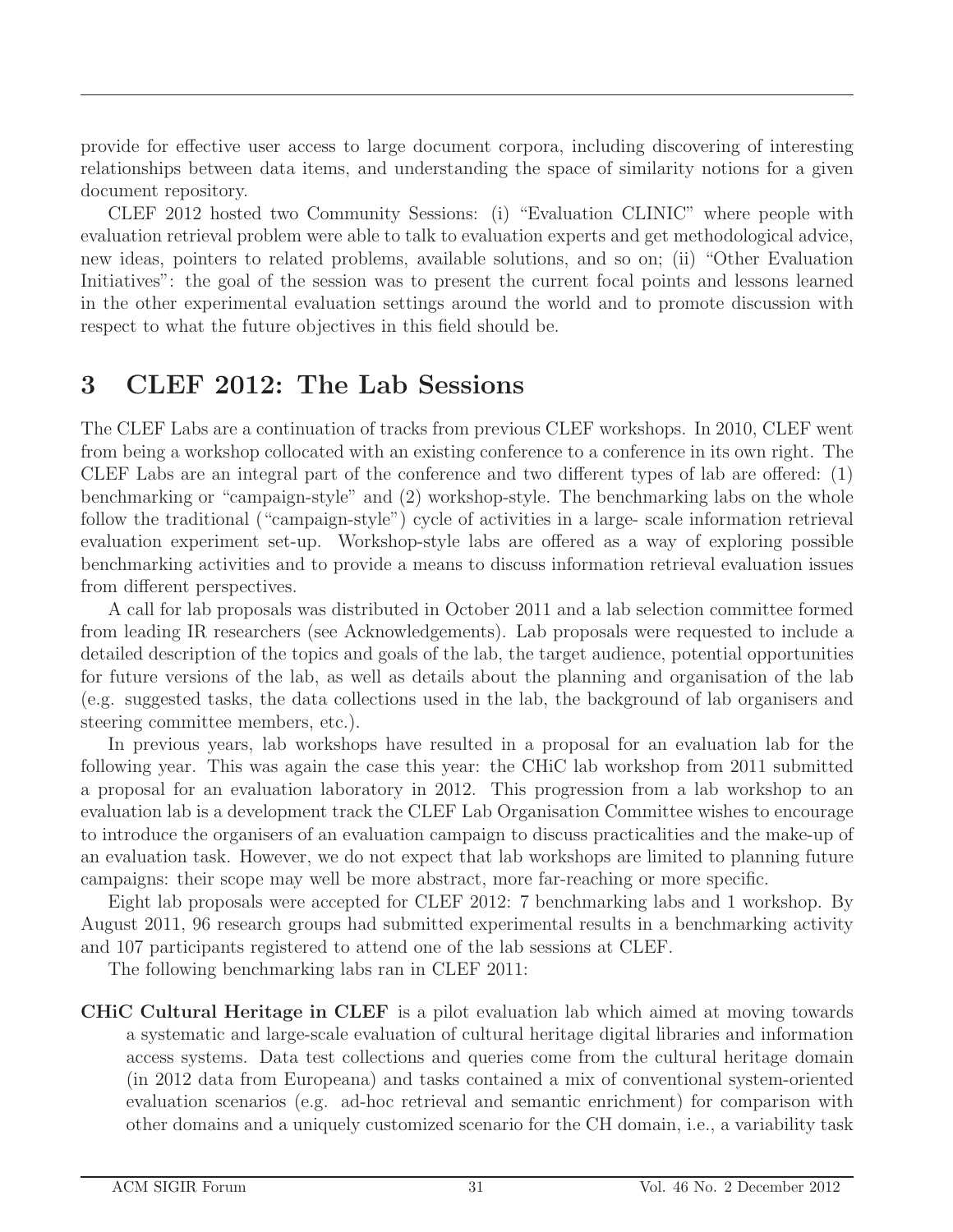to present a particular good overview over the various object types and categories in the collection targeted towards a casual user.

- **CLEF-IP Information Retrieval in the Intellectual Property Domain** provided a large collection of XML documents representing patents and patent images. On this collection the following four tasks were organized: chemical structure recognition task; flowchart Recognition task; passage retrieval starting from claims; matching claim to description in a single document.
- **ImageCLEF Cross Language Image Retrieval Track** evaluates the cross-language annotation and retrieval of images by focusing on the combination of textual and visual evidence. Five challenging tasks are offered: medical task; photo annotation and retrieval; personal photo annotation; plant identification: robot vision.
- **INEX Initiative for the Evaluation of XML Retrieval** has been a stand-alone initiative pioneering structured retrieval since 2002, and joined forces with CLEF running five tasks: social book search; linked data; snippet retrieval; relevance feedback; tweet Contextualization.
- **PAN** a benchmarking activity aimed at uncovering plagiarism, authorship and social software misuse offered three tasks: plagiarism detection; author identification; quality flaw prediction in Wikipedia.
- **QA4MRE Question Answering for Machine Reading** evaluates machine reading abilities through question answering and reading comprehension tests and offered three tasks: reading of single documents and identification of the answers to a set of questions about information that is stated or implied in the text; evaluation whether systems are able to understand extra-propositional aspects of meaning like modality and negation; setting questions in the biomedical domain with a special focus on the Alzheimer disease.
- **RebLab Online Reputation Management** dealt with the image that online media project about individuals and organizations. The aim is to bring together the Information Access research community with representatives from the Online Reputation Management industry, with the goals of (i) establishing a five-year roadmap that includes a description of the language technologies required in terms of resources, algorithms, and applications; (ii) specifying suitable evaluation methodologies and metrics; and (iii) developing of test collections that enable systematic comparison of algorithms and reliable benchmarking of commercial systems.

The following workshop-style lab was also held at CLEF 2012:

**CLEFeHealth** focused on cross-language methods, applications, and resources for eHealth document analysis a with an emphasis on written and spoken NLP.